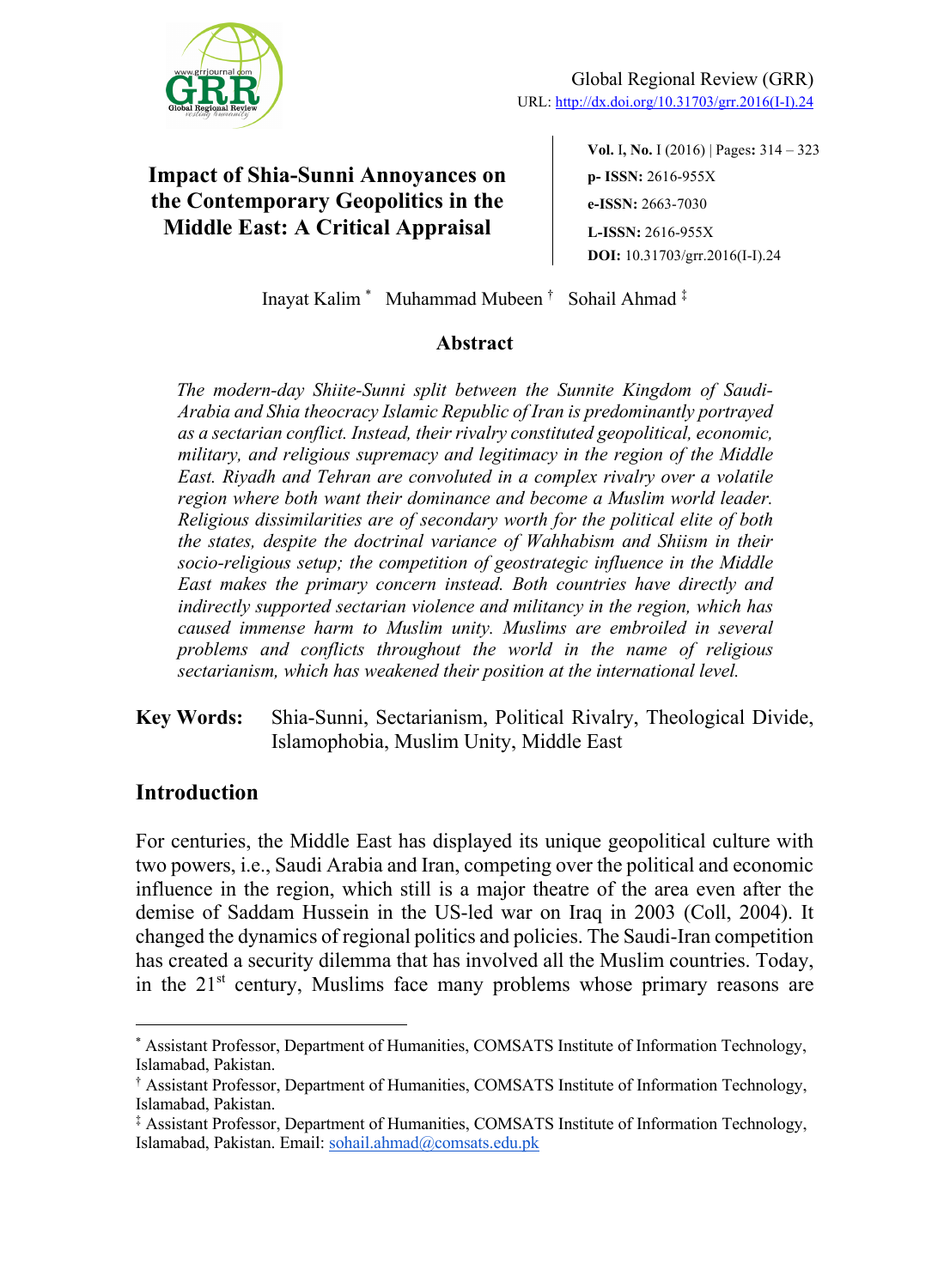sectarian hatred, prejudice, West Islamophobia, and lust for political, economic, and regional hegemonic designs are the core examples of the conflict.

Due to the Shia Sunni divide, Muslims are deprived of honor, dignity, pride, and power. The lack of unity among Muslim countries shows that the burning issues of Kashmir and Palestine are still not resolved. Solidarity among Shia and Sunni communities is necessary to take actions against such elements supporting terrorism and extremism in Muslim countries. Muslims are deprived of their fundamental rights and divided along with the sectarian lien of Shia and Sunni. Riyadh and Tehran have always pursued their policy goals only to protect their national interests and have harmed the Muslim community. Shia Iran and Sunni Saudi-Arabia are involved in an unending geopolitical, regional, economic, and theological rivalry in the region to lead the Muslim world from their perspective. Ancient religious divide among Muslims is fueling political, economic, and geographical conflict between them. Islam is a Prism through which seeds of these conflicts can be seen. Competition among Shia Iran and Sunni Saudi Arabia for the leadership of Islam and Muslim ummah is further escalating the sectarian divide. Sectarian divide among Muslims had changed the political balance of power between Sunni and Shia and the future of the Middle East region. Despite the efforts of Clerics to reduce Shia Sunni conflict and adopt counter-violence measures are not materialized. Shia and Sunni divisions among Iraq and Saudi Arabia harmed the cause of Muslim Unity worldwide.

This research intends to highlight the cause of the divide between Saudi Arabia and Iran along the sectarian lines while focusing on their bilateral relationships. The research aims to analyze the Shia-Sunni conflict as a reason for the divide and plight of Muslims. The main focus of this research is on Iran and Saudi Arabia, who constitute the majority of Shia and Sunni populations respectively in the Middle East region. The research is based on qualitative data analysis, which comprises secondary data collected from news articles, journals, books, and online. The research design of this paper is based on qualitative analysis. The research has further been divided into four parts. The first part consists of an ancient divide between the two which originates after the life of Prophet Muhammad (PBUH). The ancient Shi-Sunni divide was mainly based on religion—the second part of the research deals with the same conflict but its amalgamation in modern times. In the 21<sup>st</sup> century, no longer the Shia-Sunni divide exists as the states' national interests are based on economic, political, and regional aspirations. Further, the seed of conflict between Shia majority Iran and Sunni majority Saudi Arabia is being discussed as a root cause of sectarian divide and harm to the Muslim unity.

### **Historical Background of the Conflict**

Although all Muslims consider the Quran divine in their practices, they are divided on Hadith. After Prophet (SAW) death Muslims were divided into two fractions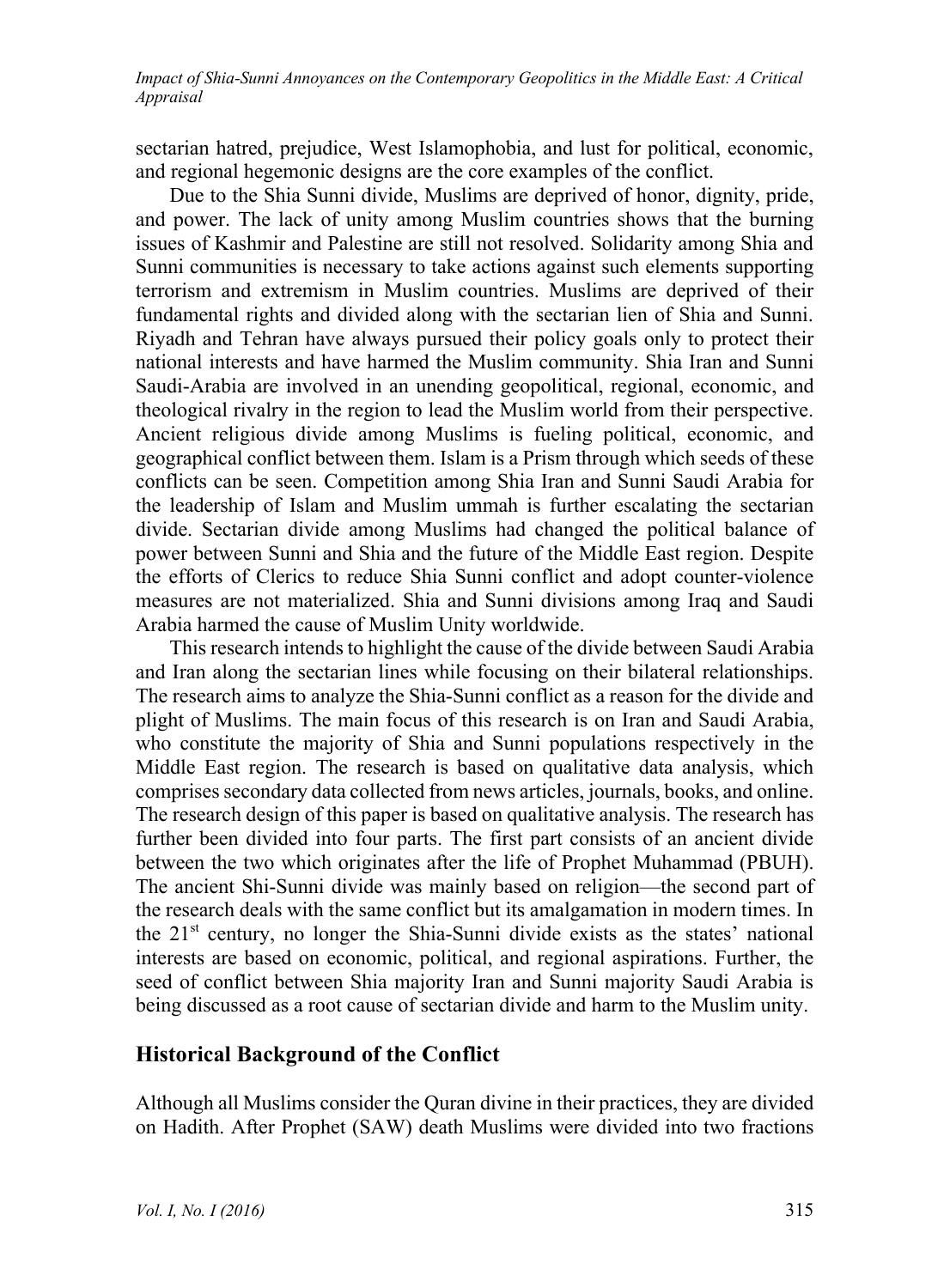over the debate of succession; one fraction argued that leadership should be given to qualified individuals while others contended that it is the inherent right of Prophet (SAW.) Bloodline. The dispute intensified further after the Karbala Pata in which Hussain Ibne Ali and his family were killed by ruling Caliph Yazid I. Sectarian divide among Muslims dates back to the 63AD over the ownership of the Caliphate. The two opposing camps succession debate has generated the two main sects of Islam: Shia Islam and Sunni Islam. The word Shia stems from Shi'atu Ali, which is an Arabic word meaning "partisans of Ali" whereas Sunnis- meaning is "followers of the Sunna" or "way"." (Gupta, 2015). Sunni and Shia Islam have different interpretations for Hadith. Sunni Shia is the primary denomination of Islam, but demographically, they constitute 87 to 90% of Muslims worldwide, having 1.57 billion of Sunni population and 10 -13% are Shias. The majority of the Shia population live in Iran, Iraq, Bahrain, Azerbaijan, Pakistan, and India (Council of Foreign Relations, 2012).

Being the Muslim states, both have similarities in their belief systems, though the doctrinal difference, the major bone of contention, determines their variant socio-religious organization in ritualistic patterns and theological inclinations of the people. Both sects' religious leadership, aligned with their respective state agendas, remain at loggerheads on politico-religious grounds. The sectarian divide has to tear apart the Muslim community across Lebanon, Syria, Iraq, Pakistan, and Yemen. Who are Sunnis? The word Sunni is derivative of "Ali-al-Sunnah," meaning people of the tradition (Council on Foreign Relations, 2012). Here tradition means whatever The Prophet (PBUH) said, did agree, or condemned to do. Sunnis regard themselves as an orthodox of Islam. An estimated 90% of Sunnis live in the Middle East, Egypt, Jordan, and Saudi Arabia (Hazleton, 2009). Who are Shias? Shias are guided by The Prophet Muhammad (PBUH) dependent Hazrat Ali. The Shia population is about 154 to 200 million globally. The literal meaning of Shia is "Shiat Ali" or "party of Ali" because they claim Hazrat Ali as the suitable successor of The Prophet Muhammad (PBUH) (Council on Foreign Relations, 2012). The battle of Karbala gave rise to the Shia concepts of martyrdom and their grieving rituals.

## **The Shiite-Sunni Split in Modern Times**

Persia's Safavid Empire (1501-1736) declared Shiism as the state religion (Encyclopedia Iranica by Hamid Algar). This phenomenon resulted in the rise of annoyances between the Persian empire and the contemporary Sunni Ottoman Empire (1299-1922), resulting in armed conflicts between the two. Although those empires faded with time, their political and religious legacy still exists in different Shia and Sunni sects. Shia comprises Iraq, Iran, Azerbaijan, Bahrain, and Lebanon, while Sunni majority countries are more than forty, ranging from Morocco to Indonesia. The Iranian revolution of 1979 allowed Shia cleric Ayatollah Ruhollah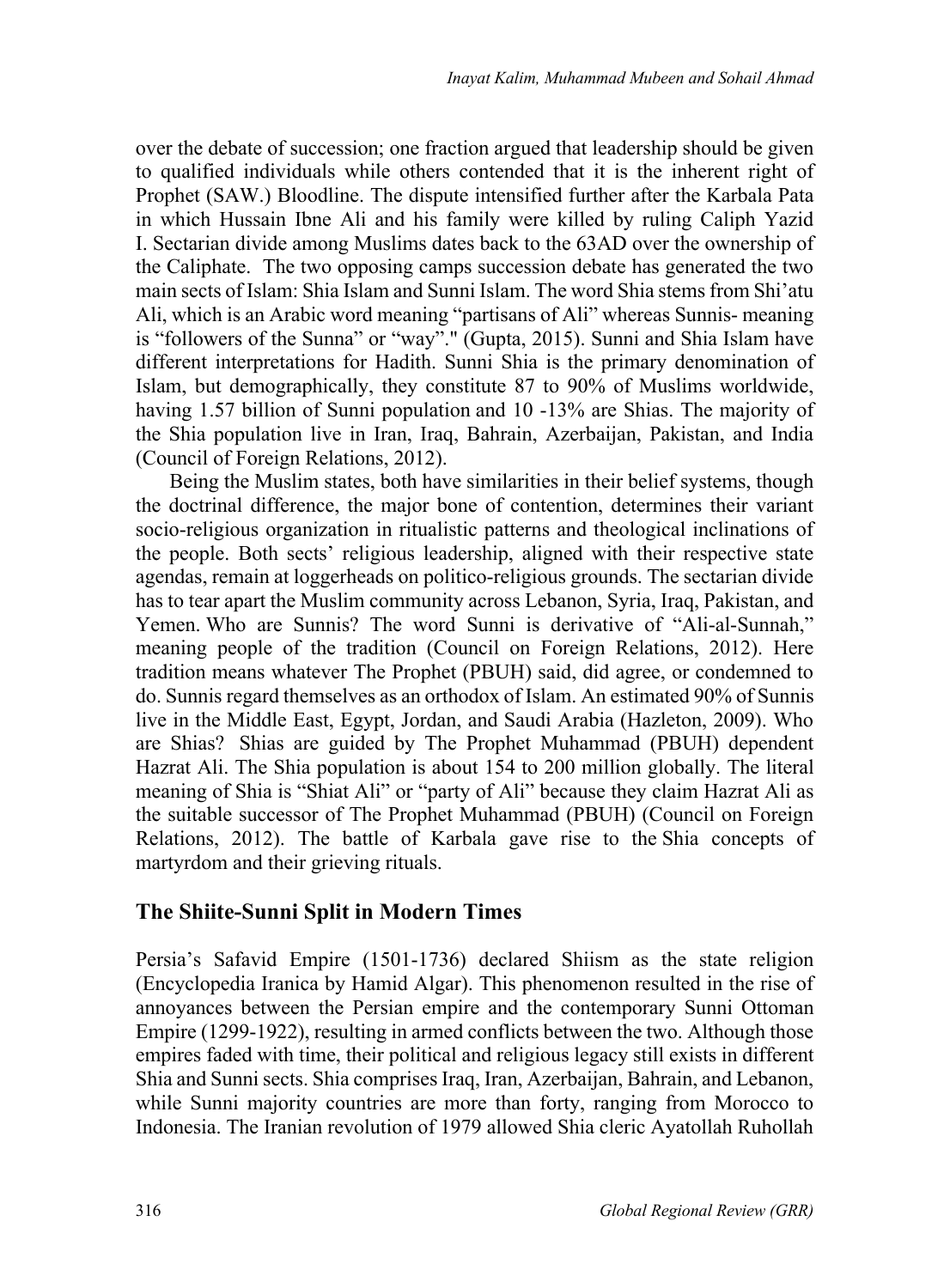Khomeini to rule under "guardianship of the jurists" (Velayat-e-Faqih), which Sunnis oppose (Council on Foreign Relations, 2012).

From 1950-1960 Arab Nationalism was at its peak in the Middle Region (Gupta, 2015). In the 1980s, during the Iran-Iraq war, ethnicity, sectarianism, and religious divide became prominent (Gupta, 2015). Middle Eastern and Gulf countries are engaged in sectarian violence. The Shia Sunni divide is so vast that it engulfed Syria, Iraq, and Yemen. Thousands of Syrian and Iraqi people being killed, and millions have taken refuge (News, 2016). Shia population living in a Sunni-dominated country always consider themselves a victim of oppression and discrimination as conservative Sunni regimes considered the 1979 Iranian Revolution as a launch of radical Shia Islamist agenda (News, 2016). Particularly in the Gulf region, the Shia-Sunni sectarian divide has become stronger over time.

Religion and political supremacy can be seen through Arab Spring 2011. According to NPR Podcast Through line, three significant events have further deepened the Shia-Sunni divide by the end of the 21<sup>st</sup> century (Council on Foreign Relations, 2012). Firstly, in the 16th century Safavid dynasty transformed Sunni Iran into Shia Iran. Then in the 20th-century division of the Ottoman Empire after WWI has further divided the region across community lines. Finally, the 1979 Iranian revolution branding radical Shia Islam, which collide with the conservative Sunni Saudi Arabia.

The politicization of Islam and the rise of fundamentalists have increased the sectarian divide in the 21st century. The Chaos caused by Persian Gulf War was followed by the US war in Iraq in 2003 with the demise of Sunni leader Saddam Hussain and the massive uprising in the region known as Arab Spring 2011 (Coll, 2004). The Shia-Sunni divide has fuelled war in Syria, Lebanon, Iran, Iraq, and Yemen. A common thread of an ongoing conflict between Shia-Iran and Sunni Saudi Arabia is influencing the oil-rich Middle East region and regional superiority. The cold war moved into the Middle East, where regional geopolitical stances led to rivalry by using sectarianism as a tool. In 1979, the Shah of Iran was toppled by its people and replaced by Ayatollah Ruhollah Khomeini to establish Iran as a regional power. It shocked the Sunni Muslim countries, especially the traditionalist Saudi Arabia who always considered himself a leader of the Muslim world. So contemporary Saudi Arabia considered himself a leader of all the Muslims, whereas Iran's view of the Muslim world is quite different.

### **Main Factors for Conflict Between Iran and Saudi Arabia**

Historically, sectarian violence is sporadic to see, but the political leadership of Iran and Saudi Arabia has sparked regional and sectarian violence. Extremist groups and sectarian militants are sponsored and supported by these states. Saudi-Iran political rivalry is tearing apart the Middle East region and causing harm to the Muslim unity. They displayed considerable resources to proxy battles. Saudi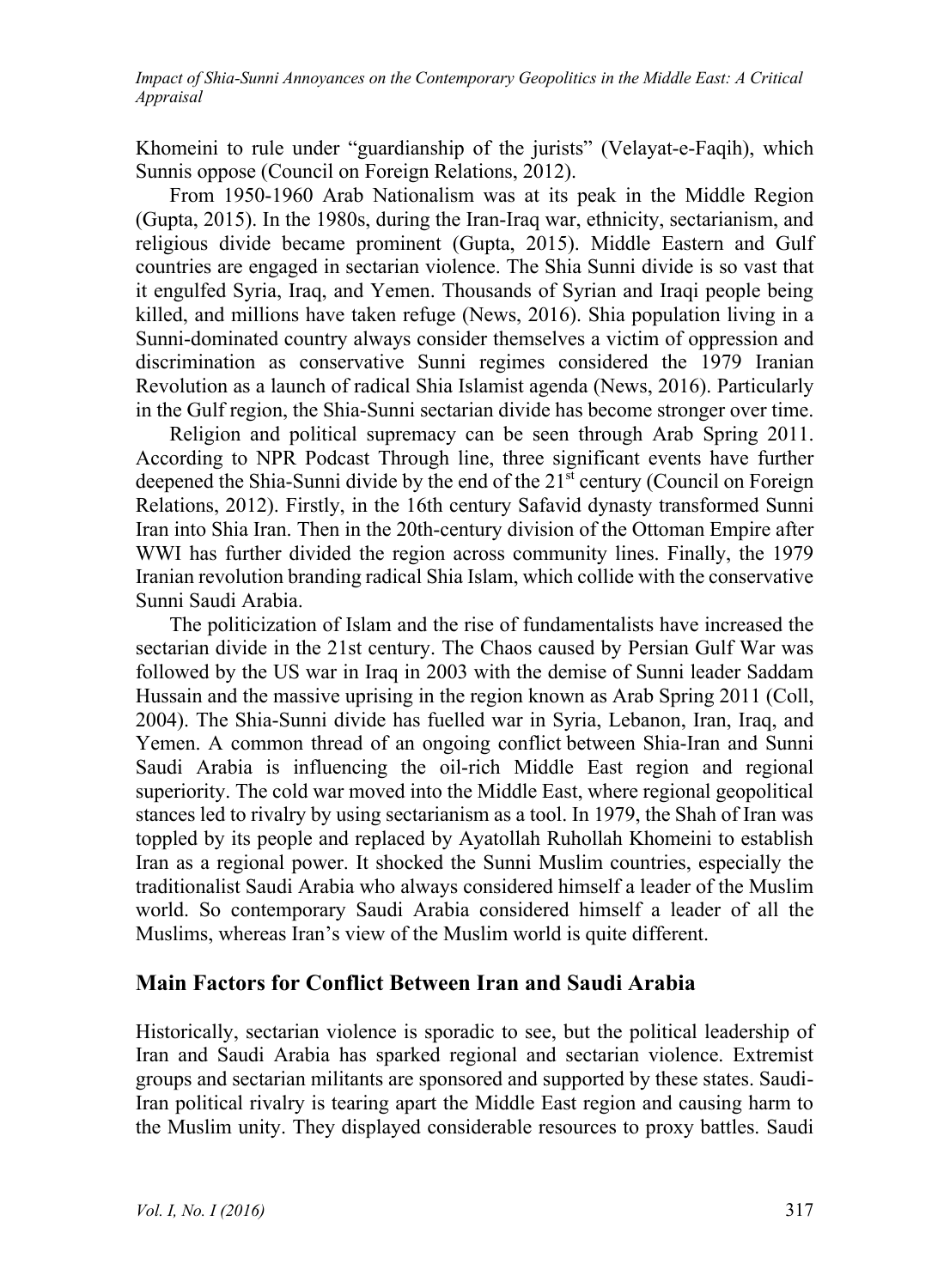Arabia has deployed forces in restlessness in oil-rich provinces, which are a dominantly Shia minority. Saudi Arabia is supporting the suppression of the Shia rising in Bahrain. At the same time, the Sunni dominant coalition of countries to combat rebels in Yemen has further intensified the situation. The regional situation has been further built up after forming a Saudi-led coalition army of the ten Sunni majority countries to counter Houthi rebels in Yemen. Furthermore, the chain of proxy tussles is amplified in Syria through the backing of both the states to their respective fighting sects; Saudi Arabia is providing financial support to Sunni rebels in Syria, and Iran is providing billions of dollars in aid and loan to Syria's Alawi-led government under Assad and trained Shia militants.

Saudi Arabia and Iran rejected settling conflicts through dialogues. Both countries want regional political hegemony. In January 2016, Riyadh executed a Shiite cleric for being involved in anti-state activities. The event has caused a diplomatic crisis between the two, which generated ferocious demonstrations all over the Middle East region. As in Syria, Hezbollah – a Shiite militant group, has assistance from Tehran to fight along with Al-Assad's government to tackle the Sunni rebels. On the other hand, Islamic State (IS), backed by Riyadh, targets the Shia population in Syria and Iraq.

Shia and Sunnis lived together for centuries. Their sectarian divide is not mainly of religious supremacy; their struggle is for wealth and power in the region. The modern-day enmity between Riyadh and Tehran is based on their hegemonic intentions in the region. In the post-Saddam era, both countries are engaged in more fierce tensions over power and influence. This is evident from the rise of sectarianism, nationalism, and non-consensus on Hajj. These developments have forced Saudi Arabia to keep stationing the US military presence in the Gulf region. Both countries have taken a non-reconcilable position on the core matter of powersharing in the region. The post-political environment after the Arab Spring 2011 has changed the regional alliances of both countries, which has further intensified their bilateral tensions.

Iran is quasi successful in fulfilling the vacuum created by the failing or failed states by political and military means in Iraq and Syria. Constructive engagement between Riyadh and Iran over power politics is driven by sectarianism. During Cold War, Riyadh and Tehran were the two most essential pillars of US foreign policy in the Middle East region. However, after the 1979 Iranian revolution, the regional dynamics have been completely changed, making Iran an orthodox theological state pursuing an independent foreign policy of the US and from Saudi Arabia. The Western states further complicate Saudi-Iran rivalry support to Saudi Arabia and economic sanctions on Iran due to its nuclear program and Russia's support to Iran. The Cold War, which is ended on the global scene, is still quite visible in the Middle East, with the same backings and dynamics.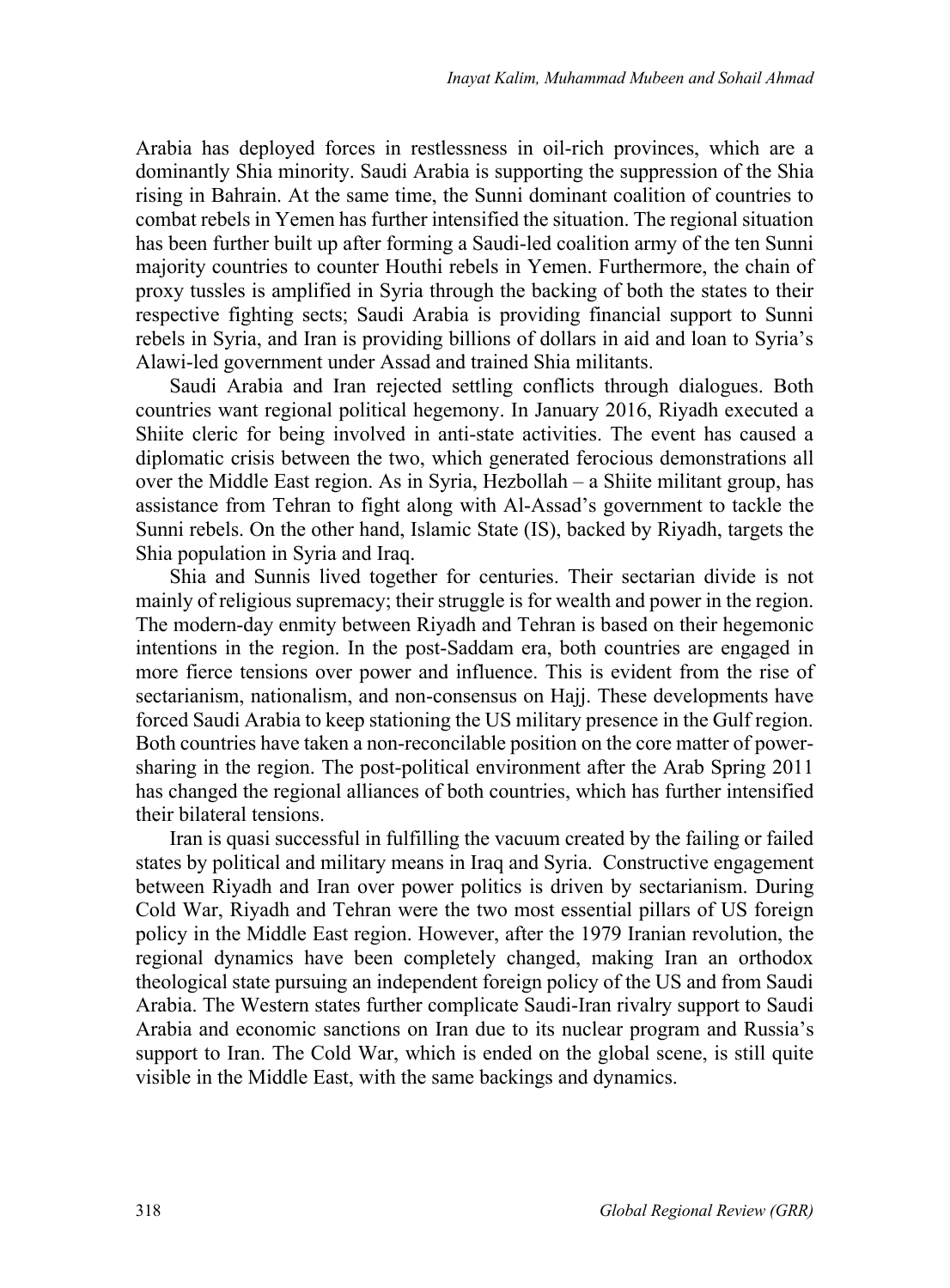## **Saudi-Iran Political & Theological Contention Causing Harm to Muslim Unity**

The sectarian hatred between Shia and Sunni is far beyond the myth of 1400 years of ancient religious hatred. There are 1.6 billion Muslims globally, consisting of 85% Sunni and 15% Shia communities (Fisher, 2016). There is a sizeable Shia minority in Saudi Arabia. Saudi Arabia itself is a Sunni theocracy following Wahhabism, an offshoot of the Hanabi School. For centuries, the ancient sectarian hatred simmering between the countries explained it as a Shia-Sunni conflict in Syria and Iraq, arousing continuous tensions between Saudi Arabia and Iran. 7thcentury succession disputes have indeed created religious animosity between Shia and Sunni, but it is also a fact that it is ancient history. Today's divide between Shia Iran and Sunni Saudi Arabia is not based on religion and is not ancient as it is far more recently and driven by power politics, not theology.

Shia Sunni divide is very much modern and political rivalry between Saudi Arabia and Iran as it tearing apart Muslim Unity, causing significant harm to the Muslim Brotherhood all over the world. Saudi Arabia and Iran or using Shia-Sunni lines to achieve the political and strategic interest in the region. It has worsened the situation and divided the Muslims into sectarian lines in and across the Middle East region, due to which sectarian violence has increased over time. In 2015 IS attacks on Beirut, Kuwait, Egypt, and Saudi Arabia has created a black lash against Muslims, threats to immigrants, and European Union ended its open border policy (Fisher, 2016). Syrian war displaced millions of people, manifesting the biggest humanitarian crisis. Four million Sunnis have taken refugees in Iraq, Jordan, Lebanon, and Turkey. Therefore, it can be deduced that all the Muslim militant organizations of the contemporary age with their posture of sectarian violence, Al Qaeda, the Islamic State in Iraq and Syria (ISIS), Hezbollah, and Hamas, are in one way or the other are having their roots in these two regional powers, i.e., Iran and Saudi Arabia, from where they are sponsored and backed for their ventures (Fisher, 2016).

Iran and Saudi Arabia are playing regional cold war on the sectarian fronts of Shia-Sunni. Shia-Sunni divide or conflict has become a defining issue of the Middle East in the contemporary world. As it is a manipulation of Middle East leaders, it is not the case that middle easterners waked up one day and often realized that they hated each other over seventeen-century succession disputes. Because till 1950 to 1960, the leading regional movement was Arab Nationalism, as the Shia-Sunni divide was irrelevant.

The 2003 US War on Iraq toppled the Saddam Hussein regime and has shuffled the balance of power between Iran and Saudi Arabia. Both countries tried to fill up the vacuum, which indeed created more rift between them. Later in 2011, the Arab Spring again created stark differences by ending governments in the Middle East, increasing violence. In the other Muslim States, both countries are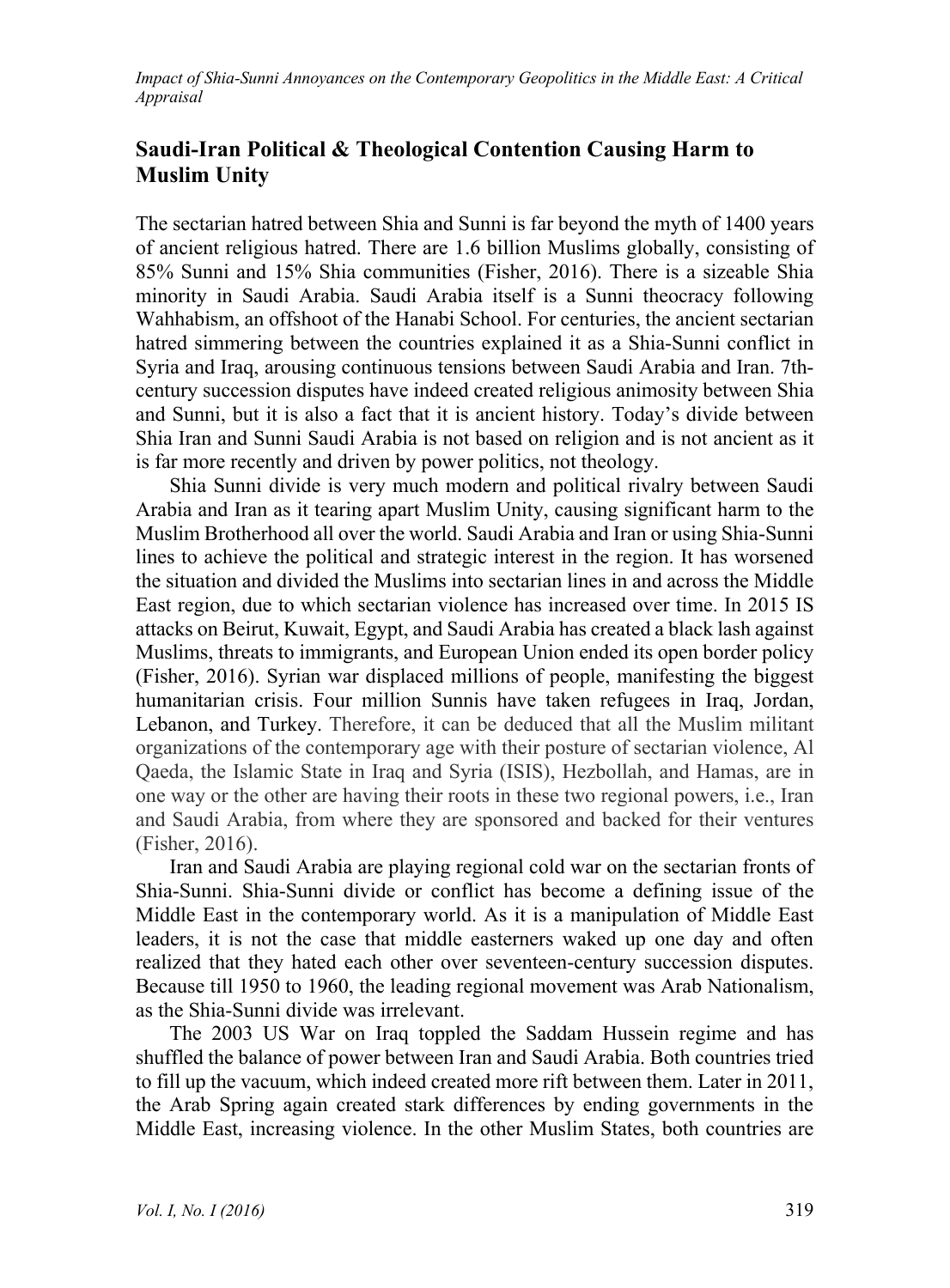trying to support their religious claims against each other for their own strategic and political cause, which harms the Muslim Unity.

The hegemonic rivalry between Saudi Arabia and Iran is based on their political and ideational factors. The role of sectarianism in Saudi-Iran bilateral rivalry is not in nature as it continues some political enmity. Such interpretation is a part of the divide and rule policy in the region. This policy especially flourished in 2003 after the U.S.-led regime change campaign in Iraq. In the postrevolutionary, Iran sensed civilizational superiority, which is viewed with Saudi Arabia very well. Iran considered Saudi Arabia as an external entity created by colonial powers to achieve their Zionist objectives.

There irreconcilable political aspirations of Iran and Saudi Arabia to become a leader of the Islamic world has escalated not only further tensions but also causing immense harm to the Muslim Unity throughout the world. Since 1980, Iran has claimed itself as a nucleus "Umm al-Qura," which means the mother of all cities of the Islamic world (Nasr, 2016). Since 1986 Saudi Arabian King has been granted the title of "custodian of the Two Holy Mosques" (Nasr, 2016). This has generated competition on the religious front and regional political alignments, devastating harmony among Muslims. Both countries have used their media to prepare their perspective agendas in the region. Both countries are funding for proxies and political movements outside of their borders to have regional hegemony due to which number of Muslims fled their state and take refuge in other states.

Saudi Arabia and Iran struggle for power in the Middle East region and the Muslim world. The political disputes and religious differences between Iran and Saudi Arabia continue to expand rather than acknowledging the harsh rhetoric statements between Iran and Saudi Arabia, making it easy to consider them as archenemies and geopolitical rivals. While analyzing the bilateral relationship of Saudi Arabia and Iran, it is pretty evident that in the  $21<sup>st</sup>$  century, both countries are involved in the power politics within the Middle East region. It has ultimately taken the Shia-Sunni divide into another level of sectarian violence and militancy in the region. Before the 2003 US war in Iraq, three regional military powers were Iraq, Iran, and Saudi Arabia. Iraq was playing the balance of power in the region, and it was not very friendly to both Iran and Saudi Arabia. The US toppled the balance of power in the Middle East region and opened a vacuum for the power politics that both Iran and Saudi Arabia want to fill, escalating conflicts. The rise of Hezbollah, Hamas, ISIS, and other militant groups is causing multitudinous harm to Muslims as the rise of Islamophobia is a significant threat that Muslims are facing. In the West, Muslims are facing discriminatory treatment.

### **Conclusion**

Neither Sunnis nor Shias are representative of the whole Muslim community. Both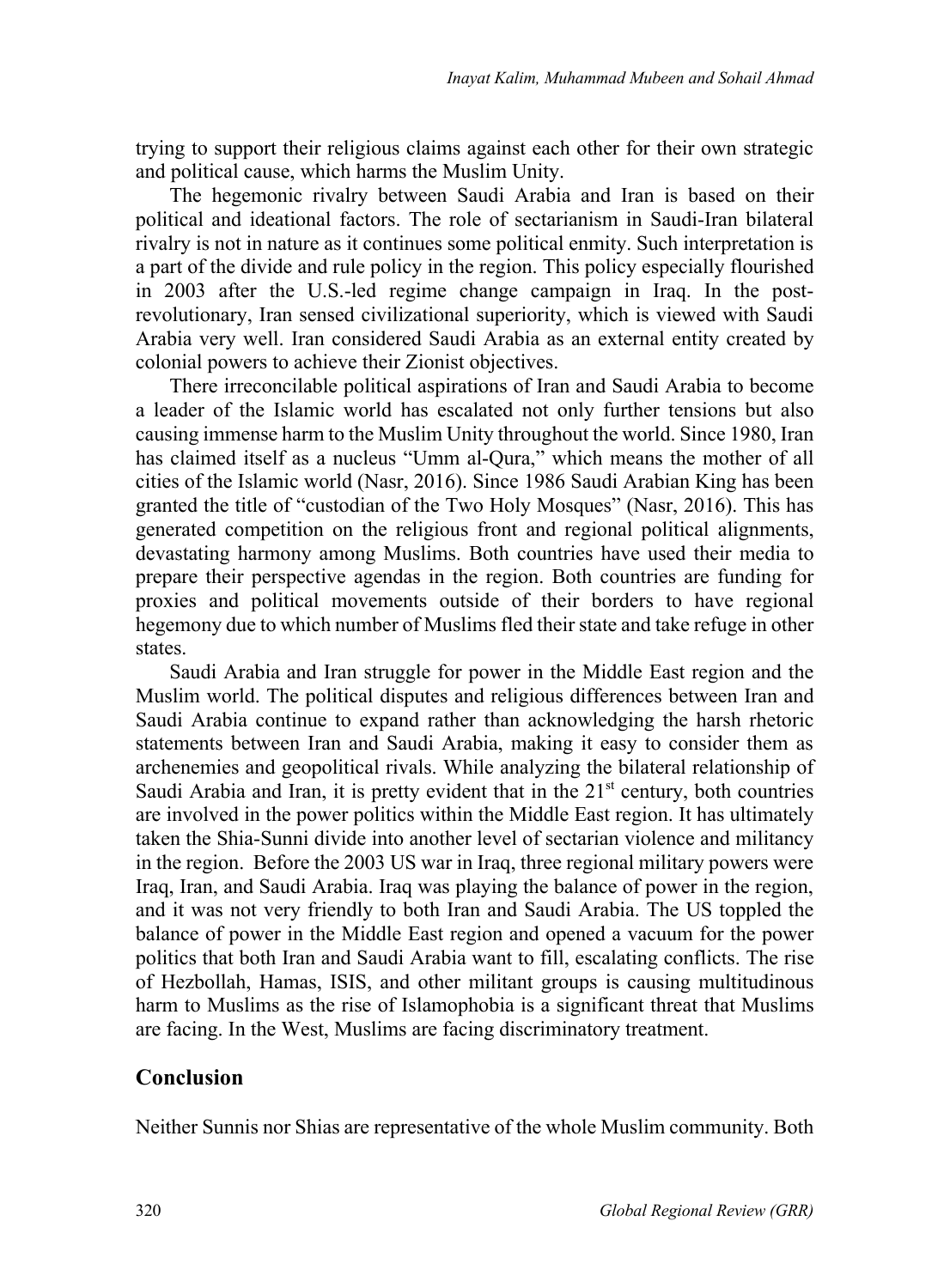Saudi Arabia and Iran are manipulating regional scenarios for their own national and political interests. Without resolving some of the long-smouldering issues for power and resources within the Middle East region and between Saudi Arabia and Iran, the bloodlust will affect the Muslim community's security, prospects, and tranquility. The need of the hour is that both the countries should come together on one front to resolve their bilateral conflicts. OIC platform can be a marvelous opportunity where all the Muslim countries can sit together and work for the devolvement of the sectarian clashes. The socio-economic uplift of the Middle East is largely dependent on the nature of bilateral ties between Saudi Arabia and Iran. The Middle East's security and well-being depend on both Saudi Arabia and Iran. Their future course of action will determine the prospects of the whole region and resolve long-standing disputes. Their bilateral cooperation and collaboration can only extinguish bitterness and hatred pursuit in and around the region and will pave the way for peaceful coexistence with all neighboring countries. Riyadh and Tehran's friendly and peaceful relations can only bring peace, prosperity, and even security in the Middle East and surrounding regions.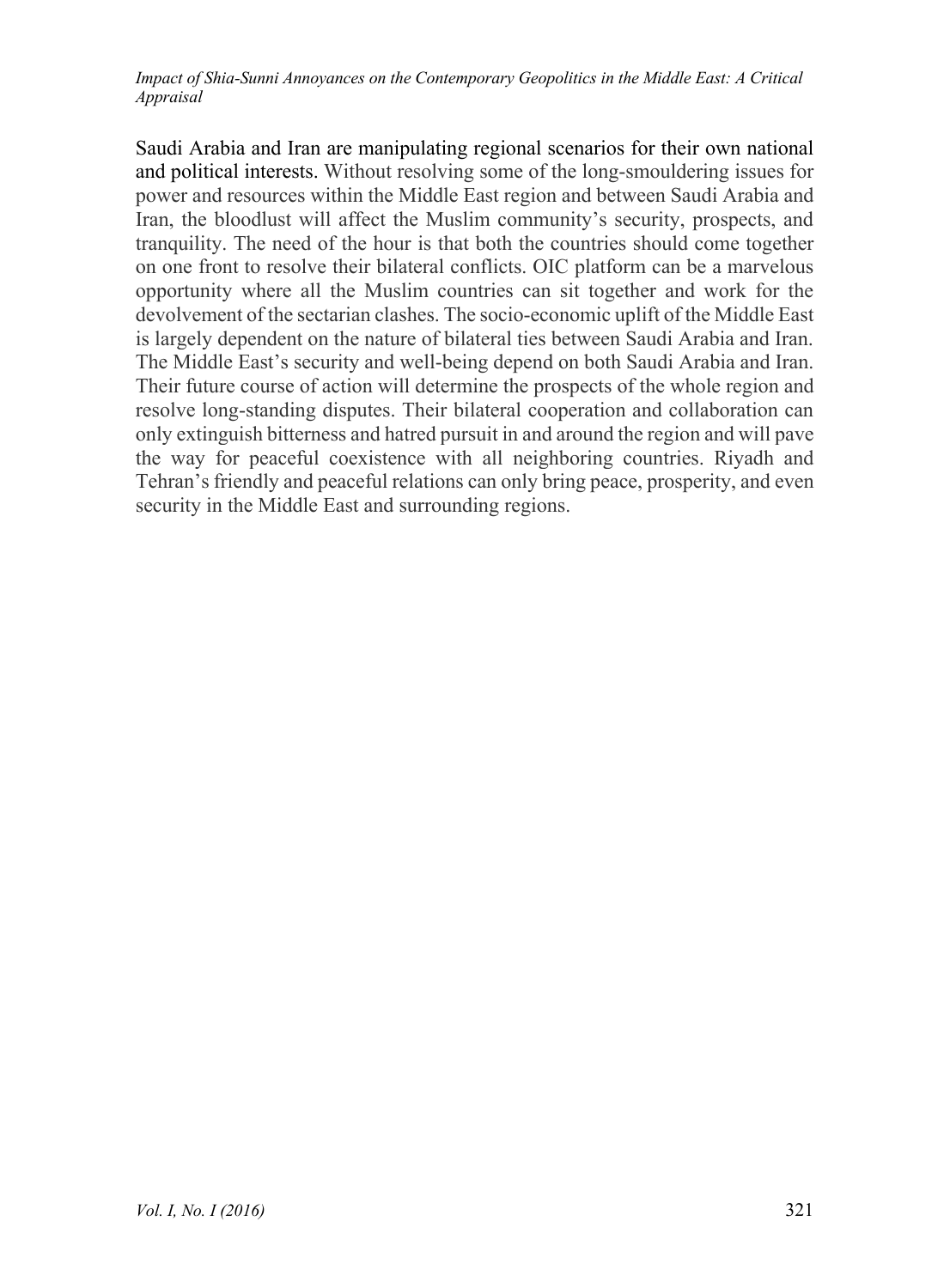#### **References**

- Aarts, P., & van Duijne, J. (2009). Saudi Arabia after U.S.-Iranian Détente: Left in the Lurch? *Middle East Policy*, *16*(3), 64–78. https://doi.org/10.1111/j.1475-4967.2009.00404.x
- Amiri, R. S. K., & Fereidouni, H. (2011). Iran's Economic Considerations after the War and its Role in Renewing of Iran-Saudi Diplomatic Relations. *Cross-Cultural Communication 6*(3), 45-54.
- Bahrain king offers reform talks in July. (2011, June 1). Kuwait Times.
- Coll. S. (2004). *Ghost Wars: The Secret History of the CIA, Afghanistan, and Bin Laden from the Soviet Invasion to September 10, 2001.* Penguin Books, London pp. 712. https://www.amazon.com/Ghost-Wars-Afghanistan-Invasion-September/dp/0143034669
- UN Independent International Commission of Inquiry on the Syrian Arab Republic. (2012). *The Sunni-Shia Divide*. Https://Www.Cfr.Org/Sunni-Shia-Divide/#!/Sunni-Shia-Divide.
- Fisher, M. (2016, January 5*). the real roots of Sunni-Shia conflicts beyond the myth of ancient religious hatreds. VOX. https://www.vox.com/2016/1/5/10718456/sunni-shia*
- Gupta, S. K. (2015, May 31). *The Long, violent history of the Shia-Sunni conflict*. The Pioneer. https://www.dailypioneer.com/2015/sunday-edition/thelong-violent-history-of-shia-sunni-conflict.html
- Hazleton, L. (2009) *After the Prophet: The Epic Story of the Shia-Sunni Split in Islam,* Doubleday Books Publisher, pp 239. https://www.amazon.com/After-Prophet-Story-Shia-Sunni-Split/dp/0385523947
- "Iran: Safavid Period," Encyclopedia Iranica by Hamid Algar. Excerpt: "The Safavids originated as a hereditary lineage of Sufi shaikhs centred on Ardabil, Shafi'ite in school and probably Kurdish in origin."